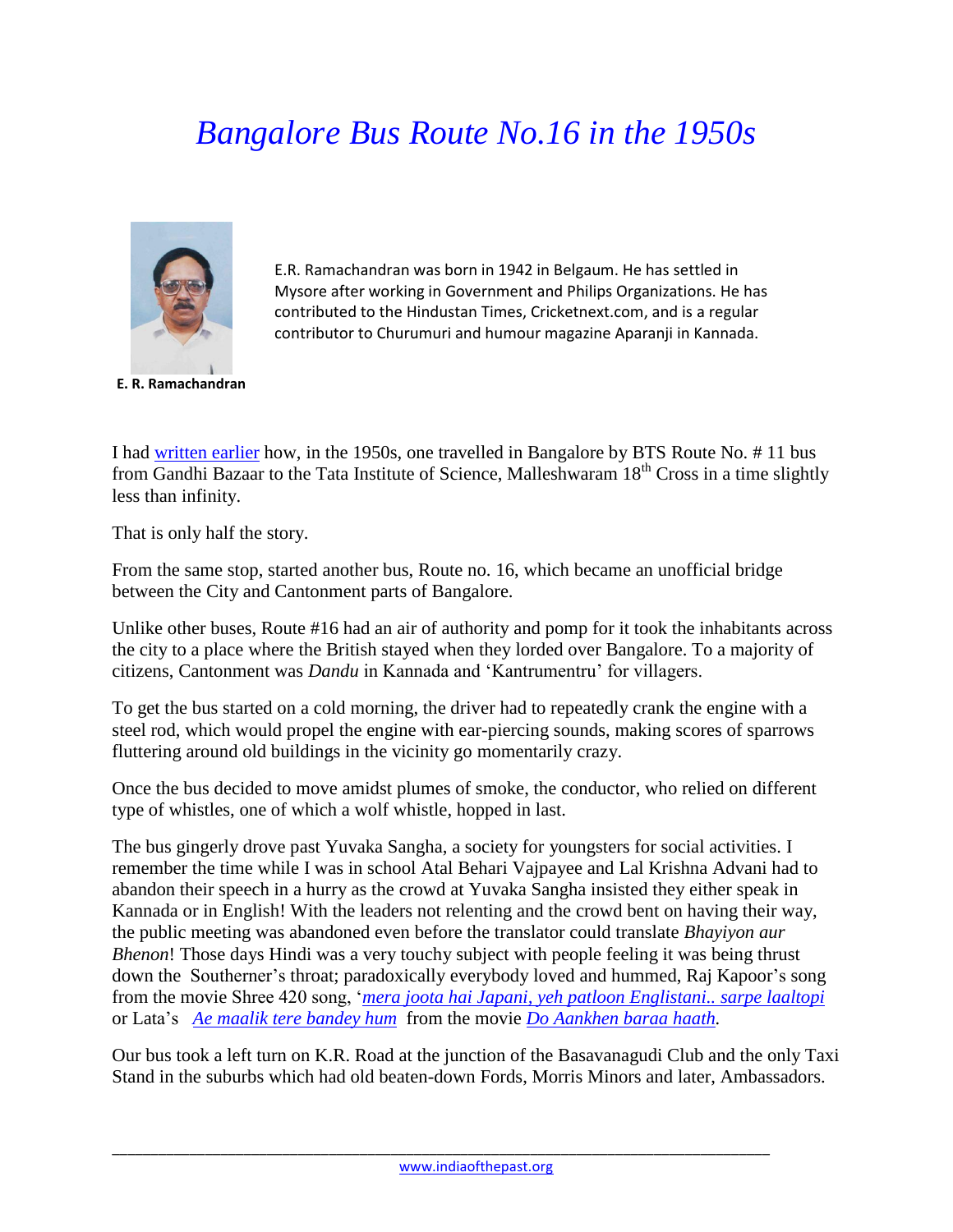The Club, mainly for retired people, was open all through the day with members trooping in after morning *thindi* to play cards, rummy being their favourite game. Quite often, in the evenings one could see Jnanpeeth Award Winner Maasti Venkateha Iyengar ('Srinivasa') *'Karnataka's Aasthi – Maasti'* (Karnataka's jewel – Maasti) in his 80s walk in for a rummy session with his friends.

Our bus ambled along Basavanagudi Post office and Rayar Garage, whose owner Vajrappa offered his services as a driver, apart from servicing old Morris Minors. Fully suited, he also brought his own Hillman and drove newlyweds on a mandatory procession after their wedding!

Postmen from BPO walked down to distribute mail whereas 'Express Deliver' Postmen and Telegram delivery men rode red bicycles. The very appearance of these vehicles at the doorstep brought jitters to residents only to realise they brought happy tidings too, such as birth of a baby or a loved one returning from abroad.

The bus travelled at a speed that automatically transported its inhabitants to state of semisleepiness till they were disturbed by the conductor moving around shouting 'ticket, ticket' and cajoling passengers to move up to make way for standing passengers.

The first stop was at Vani Vilas Road, near my school, National High School Circle where a few people working in South Parade or Brigade Road got in. It was still early for students to assemble for their morning prayers – *yum brhama varunendra rudra maruthaha*, an invocation



to the Gods.

As our bus neared Vasavi Kalyana Mantapa, ladies in Kanjeevaram saris and jasmine flowers were accompanying the bridegroom for 'Kashi Yathri' –a

ritual when the bridegroom was supposed to go for studies to Kashi (Varanasi), when the bride's father would appear from nowhere and offer his daughter for marriage!

Vasavi was a famous marriage hall for wealthy people. After the wedding, the couple was invariably taken on a drive amidst Petromax lights and live band with both sides of the family and their friends walking behind the car. The driver's ability to drive *slowly* was tested! The newlyweds, still awkward with each other, had some urchins sit between them!

Next, we drove past Shesh Mahal a famous landmark with lovely terracotta tiles on the top of the two-floor edifice with class. Shesh Mahal has now given way to a Glass and Chrome edifice with the Builder renaming it as Brigade Shesh Mahal!

It was still too early for the dentist Dr. Padmanabhan to open his clinic across the road.

Saraswati Vidyalaya came in next, with a chain of schools around Bangalore. The Founder, Mr. Srinivasa Sharma, was keen to have schools that imparted education to children at affordable cost. A near nonagenarian now, Sharma not only provided education but created jobs for women in an age not many were prepared to go out for work. That is a singular contribution in itself.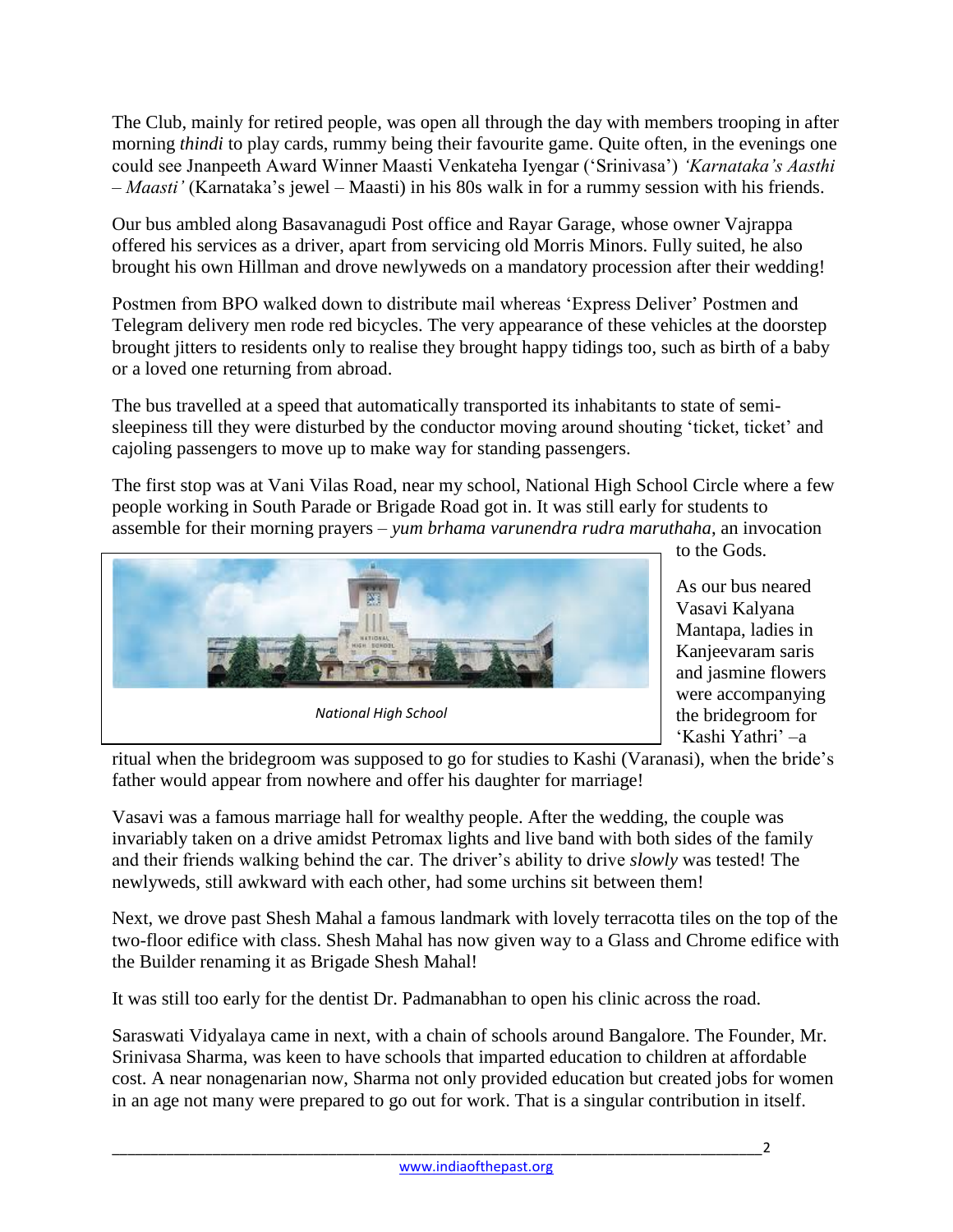Towards the end of Vani Vilas Road to the left was a narrow serpentine road that led to the best bakery in town, V.B. Bakery in Sajjan Rao Circle. This road has now become *Thindi Beedi* (Snack Street), which is open late into the night.

Couple of elders got down to go to Lal Bagh, which along with Cubbon Park, functioned as the lungs that filtered out soot and dust from Bangalore's system. That pollution levels have increased to alarming levels now is not surprising, as the city has multiplied many times over!

Lal Bagh, developed by Hyder Ali, with its lovely lakeside bund, was ideal for long walks to go to one of the four observatories over a rocky hill constructed by Kempe Gowda, Chieftain of Bangalore between 1501-1570 CE. Gowda had erected four pillars around Bangalore serving as outer markers for the city. Film producers not keen to go and shoot in Brindavan Gardens, Mysore, would have their hero chase the heroine around trees in Lal Bagh to the strains of a blaring song with the crowd kept at safe distance by the police.

Instead of entering Lal Bagh, if you took a right and walked a couple of furlongs you came to Vijaya College under V.T. Srinivasan, the Principal who cast a spell in his classroom describing Mark Antony's funeral oration of Julius Caesar. Students from other colleges would sneak in to his classroom to watch him act out Shakespeare's characters. Prof. Srinivasan easily moved between Shakespeare and Pythagoras, for he was also a Mathematics teacher! Vijaya College in the suburbs was the first college that admitted ladies.

On the way to Vijay College, you saw the famous Ashoka Pillar, a prominent landmark even now. A reputed convent, 'Home School' was just about a stone throw from there, though throwing a stone anytime was never an option for its students!

Situated right at the Lal Bagh Circle was the Rashtriya Vidya College – R. V. College – whose Principal M.R. Srinivasa Rao, apart from his educational credentials, was one of the State's very good Table Tennis and Ball badminton players.

I am going all around Lal Bagh while still being seated in our bus crawling at a speed that would make a snail feel like Usain Bolt!

Now the bus drove through Krumbigel Road, named after Gustav Hermann Krumbiegel, a German who designed Bangalore's Lal Bagh, and a major avenue of Bangalore. In 1908, the ruler of Mysore, Krishnaraja Wodeyar, appointed Krumbiegel as Economic Botanist and Superintendent of Lal Bagh. He introduced exotic plants and designed the famous Brindavan Gardens. Since Hitler then was not particularly liked, Krumbeigel was removed from his post his only fault being he was a German!

Kannada Rashtra kavi, Poet laureate, K.V. Puttappa, (Kuvempu) described the park thus in Kannada: *Devalayavee hoovina thotam* (This is a Temple of Garden) and *Idu sasya kaashi, kai mugiuu OLage baa* (This is a Botanical Temple; come in with all humility). This is displayed across an arch at both the gates of Lal Bagh.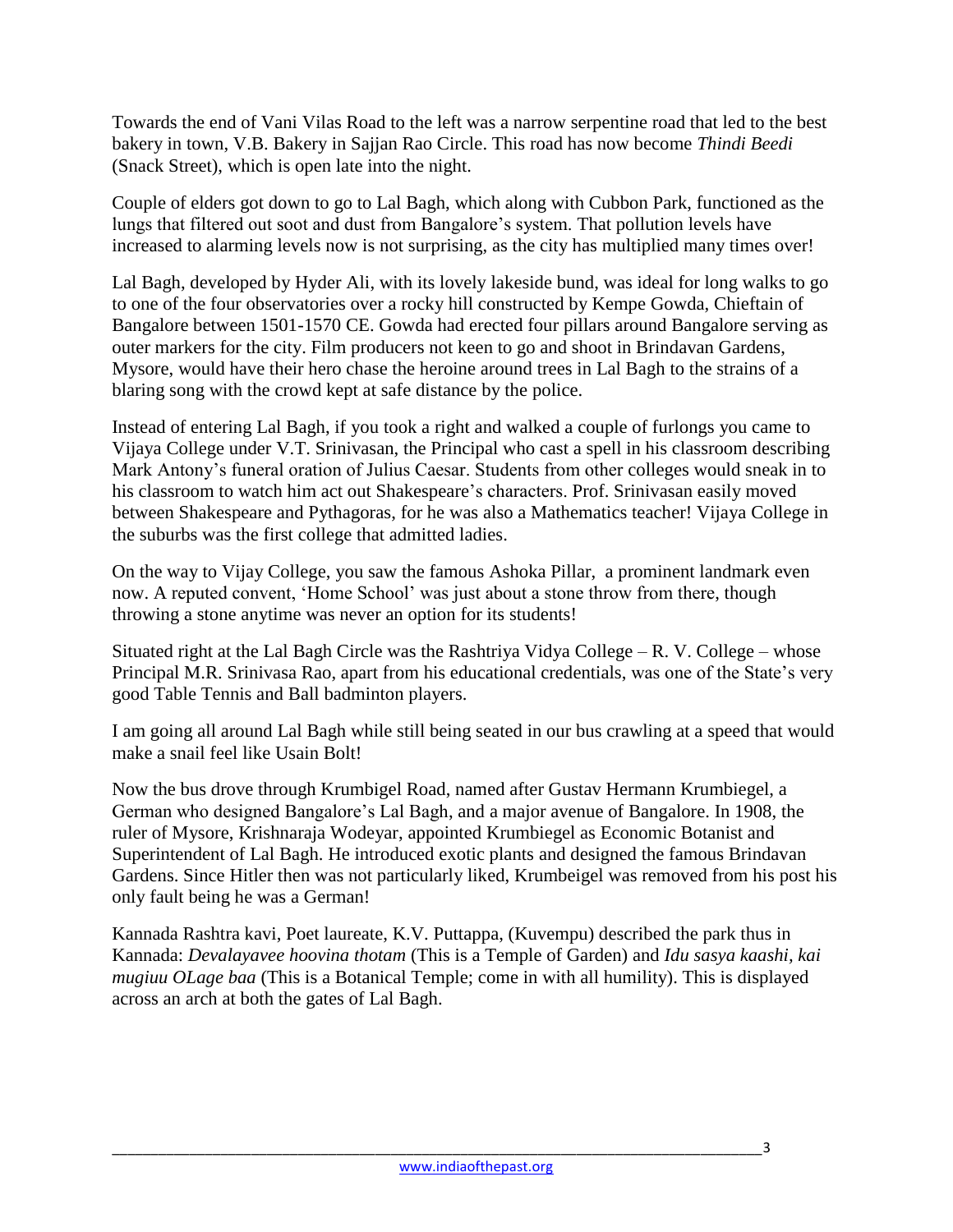

As the bus stopped at the South Gate of Lal Bagh, or the Main Gate, you were right at the doorstep of Sadananda Maiyya's Mavalli Tiffin Rooms –MTR, a most famous name among restaurants in India.

Some people got down here to have the luxury of walking in the garden as well as having breakfast at MTR. Advised by their doctors to exercise regularly, morning walkers would wait for MTR to open for their Idli and Vada after a spirited walk in Lal Bagh. When years of walking made no difference to their weight, the doctors knew what exactly the problem was!

It was perhaps the only restaurant in India where you waited in a Waiting Room before you were called out to eat your *Masala Dose* or *Puri Palya.* MTR who were in Mavalli road an adjacent lane shifted to this place and has never looked back. MTR's Lunch has so many items you would need couple of waiters to help you stand at the end of a lunchathon!

Pictures of Jawahar Lal Nehru, India's first President Babu Rajendra Prasad, and Last Governor General Rajagopalachari (Rajaji) adorn the walls of MTR. It is in Lal Bagh's Glass House that the Soviet Union's Bulganin and Khrushchev were once given a State banquet.

MTR made news for different reasons. They used to serve coffee, milk etc. in silver cups! After some burglary attempts, this was stopped.

Second, and more importantly, during the dark days of Emergency (1975-77), when Sanjay Gandhi tried to arm-twist hoteliers to sell *masala dose* at Re 1/ only, MTR refused. Instead, they placed advertisements in newspapers saying they would rather close than compromise on quality. They did close for a while, and reopened only when the Emergency was lifted. Along with Kishore Kumar and Hema Malini, MTR showed Vidya Charan Shukla, then I&B Minister, and Sanjay Gandhi that it was made of sterner stuff and would not compromise on its values!

Meanwhile our bus, meandering way through series of nurseries along Lal Bagh Road, came to the stop at Bangalore's first 'Double Road' in Shanti Nagar. With little lighting and looking deserted in the evenings, Double Road resembled roads you would come across in Agatha Christie's novels or similar novels in Kannada like M. Ramamurthy's spine chilling *Aparadhiya Atma Kathe, Yaravanu, BeraLillada Kai.*

Immediately after came the St. Joseph's College in Mission Road, before which the bus had to climb a steep gradient making so much noise that many awoke thinking an earthquake had hit the bus. In the intersection is the Woodland's Hotel, famous for South Indian snacks. Woodland's was famous for arranging marriages wherein you 'walked in as a boy and a girl'; the management arranged everything from a safety pin to giant size garlands and made sure you walked out as husband and wife.

Some passengers got down carrying huge boxes wrapped in coloured papers.

Next to the bus stop was the St. Joseph's hostel adjoining the Hockey Grounds.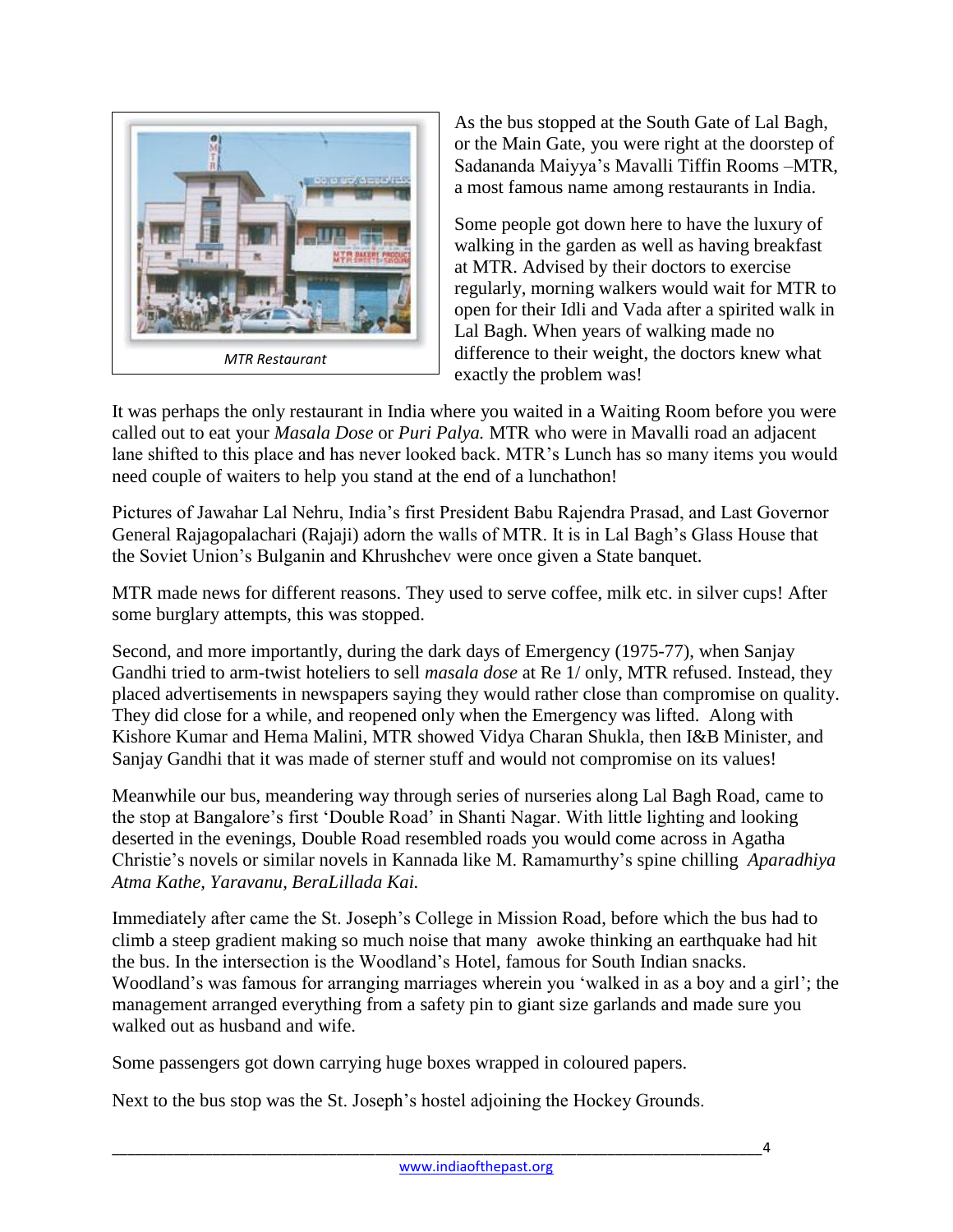The next stop was in Residency Road was where most children studying in Bishop Cotton and Baldwin's Girls schools got down as hunchbacks due to overload of books they carried!

Bishop Cotton School was established in 1865, named after Bishop George Edward Lynch Cotton. Some of the famous people who had studied in Bishop Cotton include the Bangaloreborn cricketer Colin Cowdrey, General Thimmayya and Nandan Nilekani. The Baldwin's Girls school was established in 1880.

Our bus came to the fork at St. Mark's Road and Residency Road, where Bangalore's landmark chemist shop, the 'Cash Pharmacy', is situated. The shop was open round the clock and they also procured medicines from elsewhere during emergencies.

In St. Mark's Road stands one of Bangalore's finest clubs – Bowring Institute, which was established in 1868. Constructed amidst a sprawling area with greenery all around it has a colonial charm that still exists. In the evening, the vast foyer presents a meeting point for friends, businessmen and sportspersons to meet and have a meal over drinks.

Next door is India Garage, which was started in 1949 by Mahindra and Mahindra. This has become a major Service Centre and a well-known Petrol pump in Cantonment area.

As we passed the Koshy's, the aroma of freshly baked biscuits and croissants wafted across the road. Koshy's restaurant started in 1940, mainly as a bakery and later grew into a restaurant. It is still the best way to have coffee with biscuits in the Wodehouseian way of lazy afternoons melting into sunset.

Next came the king of Rosogullas, K.C. Das & Co. Das came out of Calcutta for the first time with Bengali Sweets and opened their shop in St. Mark's Road. Many more outlets have sprung up in Bangalore.

As the conductor announced 'M.G. Road', a hush fell on the bus. We have finally come to the *sanctum sanctorum* of Bangalore's showpiece in the cantonment.

Quite a few office goers, those who worked in the famous camera shops, theatres, and bookshops would get down at M.G. Road.

After tucking in freshly pressed shirts in to the trousers, city-bred students like me would get into a pair of Flex shoes, which we would have polished with Kiwi polish, till it shone brightly. Then, we would tip-toe around the pavements of M.G. Road, which was once called the South Parade. You would cross the finest camera shop in a cluster here, G.K. Vale, GG Wellings and EGK wherein you bought famous Kodak Camera with popping flash light bulbs. A housewife standing beside the seated husband next to a flower vase was one of the pictures that you would see in the studio!

Only if you belonged to the high society you, would get your glasses ground at Lawrence and Mayo, the famous optical shop who also sold telescopes survey equipment etc.

It's in M.G. Road that you watched famous movies such as *Gone With The Wind, Ten Commandments*, *Roman Holiday* and early James Bond movies at Plaza theatre. The Plaza theatre was razed down in 2005 but now the Metro will come there as 'Plaza Theatre Station'.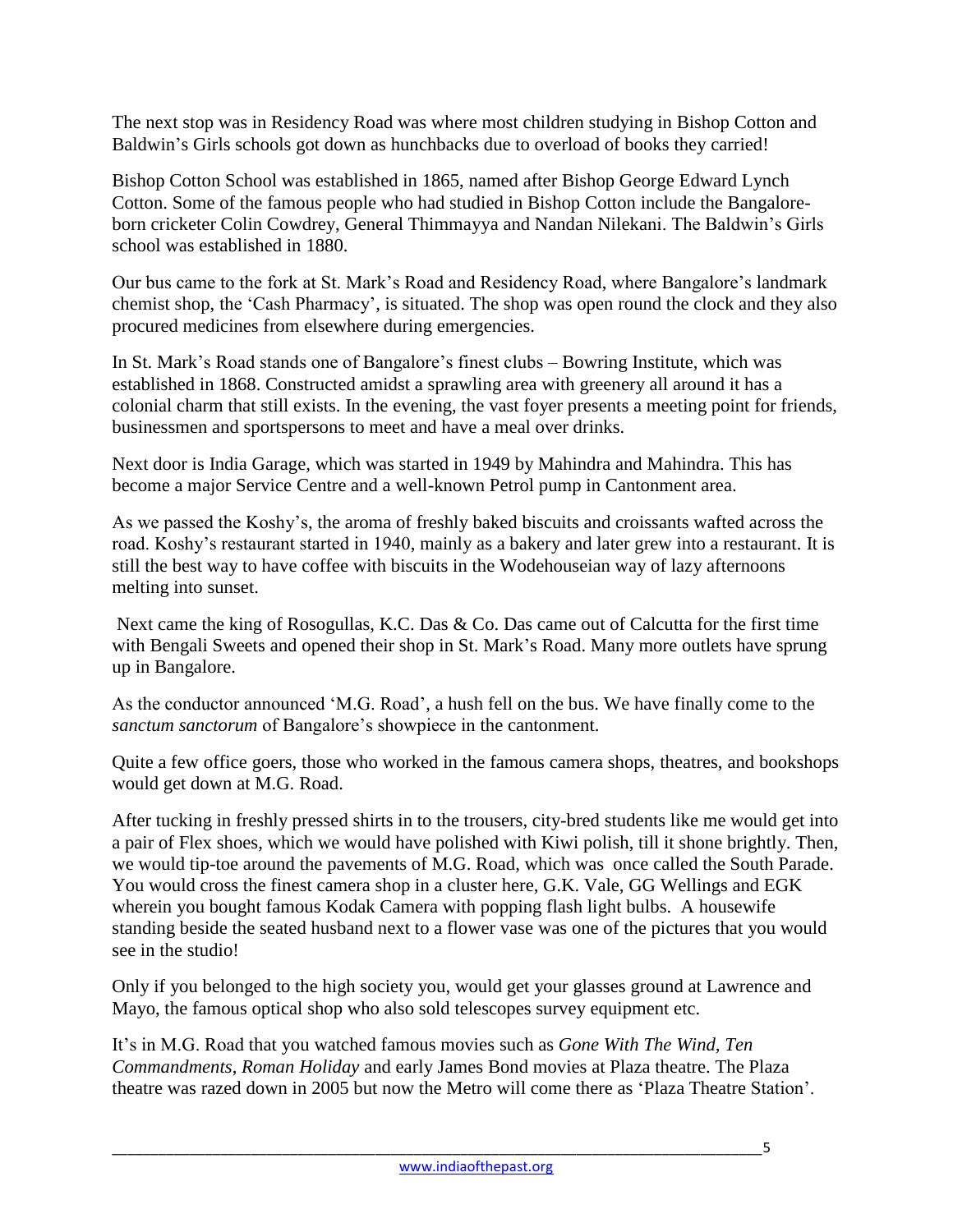

The owners of Plaza, Ananth Narrain's family, are descendants of Rao Bahadur Arcot Narayanaswami Modaliar, who built the High Court, Ataara Kacheri, opposite the present Vidhana Soudha. The then Commissioner of Mysore State, Lord Bowring decided to build these two buildings based on the drawings by Engineer Sankey (of Sankey Road and Sankey Tank in Malleshawaram). Narayanaswami Modaliar also started number of educational institutions in Cantonment area. The RBANM Society is still involved in number of philanthropic activities. Anannth Narrain was our neighbour in Coral Plaza Apartments in Fraser Town, where we stayed from 1996 to 2001.

M.G. Road was famous for hotels Breeze, Three Aces for its bar, restaurant and dancing with a live band. This was the place to be, especially on weekends.

Press baron K.A. Netakallappa moved his Deccan Herald and Kannada daily *Prajavani* from city. The Jains of Times of India also have now an office in M.G. Road.

Higginbotham's bookshop had young and old crowding for Sports and Pastime, Little Lulu comics, as well as serious detective novels like Agatha Christie. The India Coffee House is one of the oldest in M.G. Road where the best coffee in town with sandwiches was always available. You could have some of the finest ice creams in Lakeview.

Just opposite was the boulevard you walked amidst greenery as gentle breeze blew across M.G. Road. Opposite to M.G. Road across is Manekshaw Parade Ground, which was once called Brigade Parade Grounds.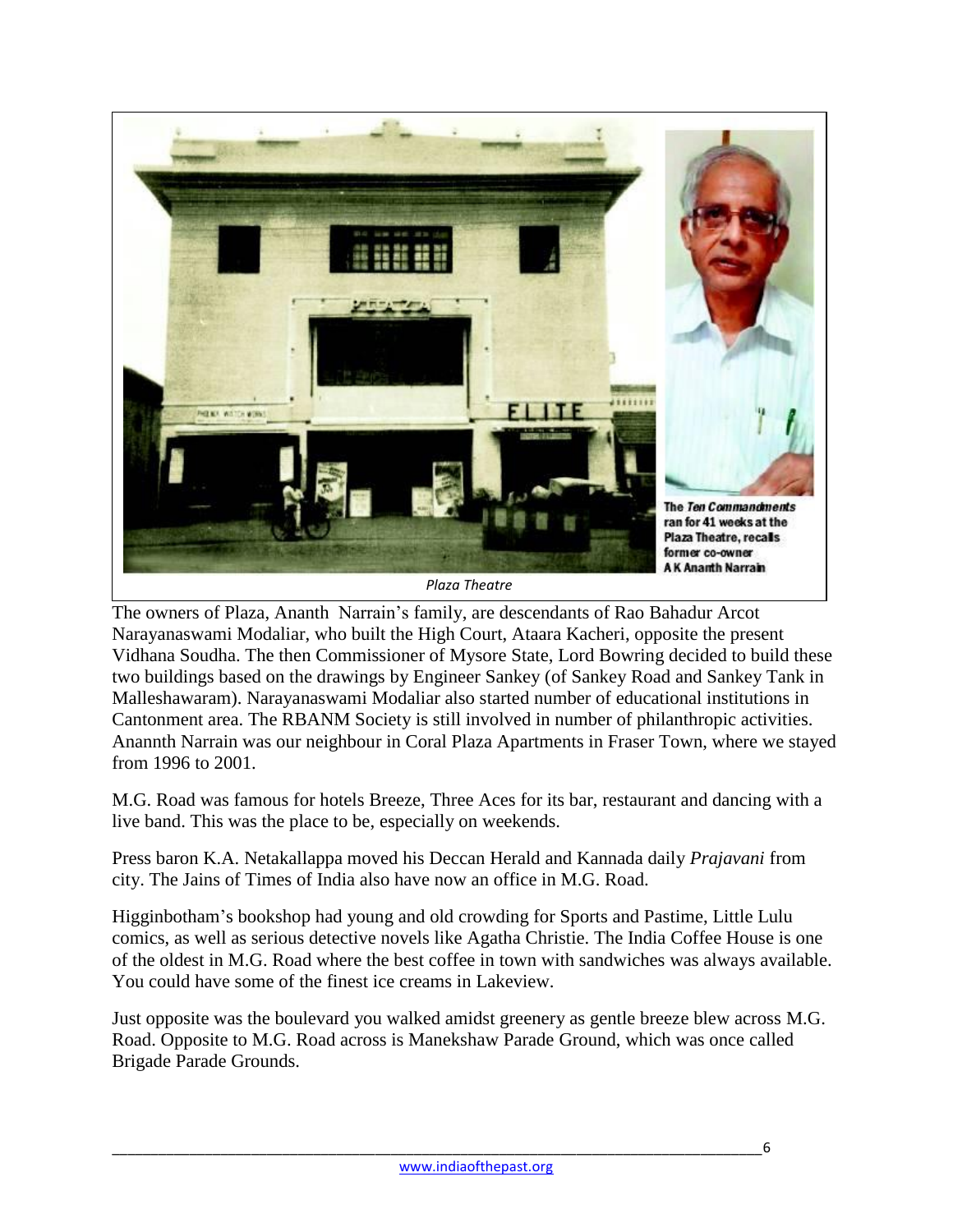At the intersection of M.G. Road and Brigade Road is Bangalore's Cauvery Emporium, where you bought anything from sandalwood articles to Mysore Silk saris. The Emporium showroom served as meeting point of office-goers and tourists. Sometime back, a fire destroyed most of the shop and goods, but, like a phoenix, it has risen in the same place now.

Further down on McGrath Road is the famous Police Sullivan Grounds, where many memorable hockey matches have been played between Hindustan Aircraft Ltd (HAL) and Madras Engineering Group (MEG), with India Internationals like Deshmuthu, Rajagopal, Manuel, Perter and Govinda.

Brigade Road is still the road to walk in Cantonment up to the Rex Theatre, where one saw *My Fair Lady* and James Bond movies. Brigade Road has always been a great shopping promenade for walking with shops on either side of the road.

For those from the City a walk in Brigade Road was the high point of the evening!

Chinnaswamy Cricket Ground was also close to M.G. Road. Among the many sixes Ajay Jadeja hit off Waqar Yunis, one came close to M.G. Road. In the next stop was Cubbon Road where there was BRV Theatre, which stands for Bangalore Rifles Volunteers.



After crossing Infantry Road (along with Artillery and Cavalry Roads, they formed the 'military Roads' in Cantonment!), Hospital Road which housed the Bowring Hospital, our bus ambled on